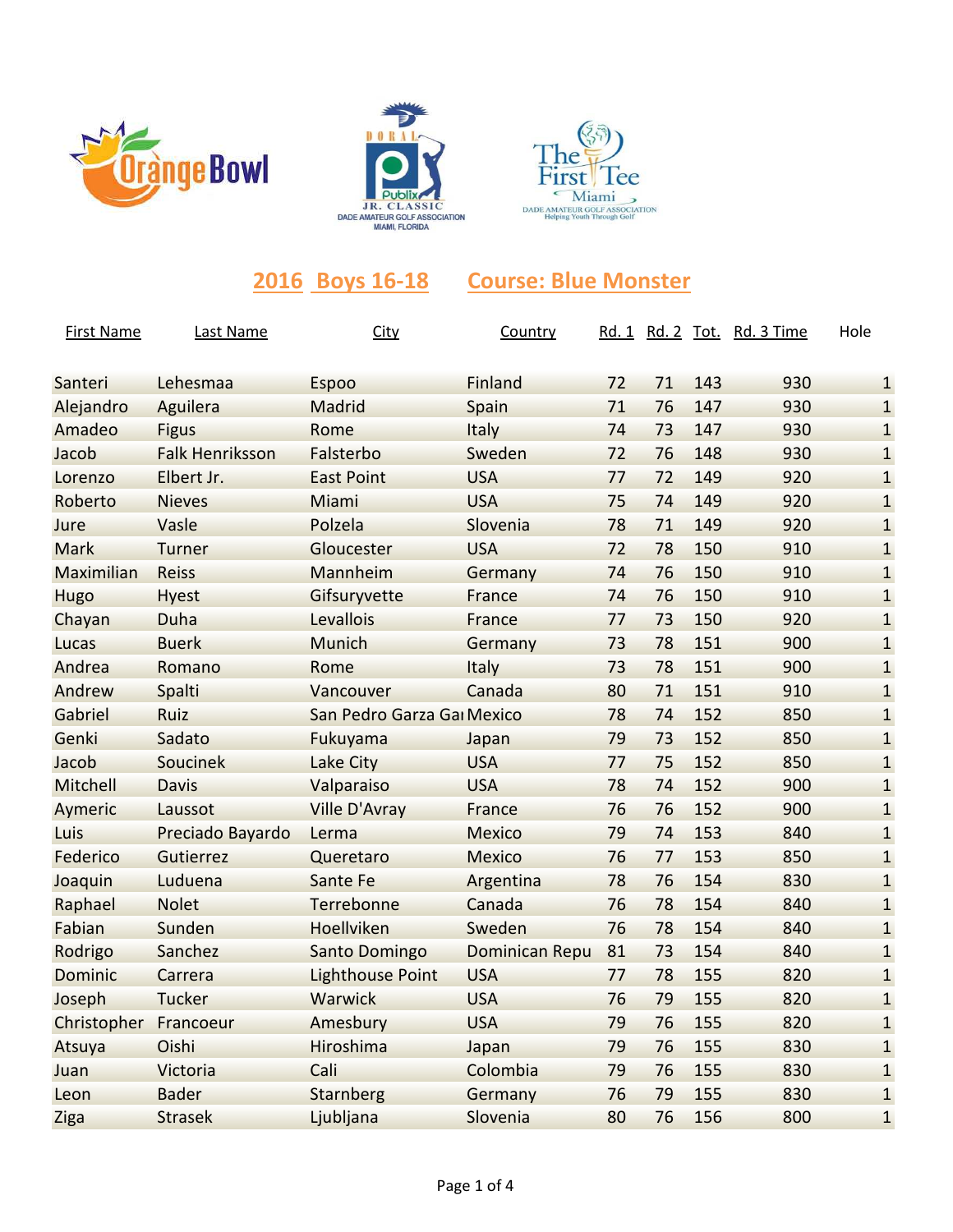





|               |                      | 2016 Boys 16-18        | <b>Course: Blue Monster</b> |    |    |     |     |              |
|---------------|----------------------|------------------------|-----------------------------|----|----|-----|-----|--------------|
| Gustavo       | <b>Betances</b>      | Santo Domingo          | <b>Dominican Repu</b>       | 74 | 82 | 156 | 800 | $\mathbf{1}$ |
| Α.            | Padilla Gavassa      | <b>Bucaramarga</b>     | Colombia                    | 76 | 80 | 156 | 810 | $\mathbf{1}$ |
| Justin        | <b>Evans</b>         | <b>Flower Mound</b>    | <b>USA</b>                  | 79 | 77 | 156 | 810 | $\mathbf{1}$ |
| Jorge         | Martinez             | Maracay                | Venezuela                   | 77 | 79 | 156 | 810 | $\mathbf{1}$ |
| Fred          | <b>Biondi</b>        | Sao Paulo              | <b>Brazil</b>               | 77 | 79 | 156 | 810 | $\mathbf{1}$ |
| Filippo       | Celli                | Rome                   | <b>Italy</b>                | 83 | 73 | 156 | 820 | $\mathbf{1}$ |
| John          | <b>Boulger</b>       | Walpole                | <b>USA</b>                  | 82 | 75 | 157 | 850 | 10           |
| Carlos        | <b>Abril Segura</b>  | Castellon              | Spain                       | 78 | 79 | 157 | 850 | 10           |
| Christian     | Ingul                | Spongoal               | Norway                      | 77 | 80 | 157 | 850 | 10           |
| <b>Mathis</b> | Guichon              | Caluire                | France                      | 81 | 76 | 157 | 800 | $\mathbf{1}$ |
| Daniel        | Celestino            | Curitiba               | <b>Brazil</b>               | 80 | 77 | 157 | 800 | $\mathbf{1}$ |
| <b>Nick</b>   | Piersall             | Portland               | <b>USA</b>                  | 83 | 75 | 158 | 840 | 10           |
| George        | Wood                 | <b>Naples</b>          | <b>USA</b>                  | 82 | 76 | 158 | 840 | 10           |
| Yaseen        | Le Falher            | <b>Maisons-Lafitte</b> | France                      | 83 | 75 | 158 | 850 | 10           |
| Florian       | <b>Blatti</b>        | Lausanne               | Switzerland                 | 76 | 83 | 159 | 830 | 10           |
| <b>Dillon</b> | <b>Brown</b>         | <b>Halifax</b>         | <b>USA</b>                  | 82 | 77 | 159 | 840 | 10           |
| Inigo         | Maruri               | <b>Bayona</b>          | Spain                       | 80 | 79 | 159 | 840 | 10           |
| N.            | Schlickenrieder      | <b>Stafa</b>           | <b>Czech Republic</b>       | 81 | 79 | 160 | 820 | 10           |
| Taylor        | <b>Beckstead</b>     | Alliston               | Canada                      | 80 | 80 | 160 | 820 | 10           |
| Julien        | Thezier              | <b>Ruell Maimaison</b> | France                      | 82 | 78 | 160 | 830 | 10           |
| Konrad        | <b>Brauckmeyer</b>   | Caracas                | Venezuela                   | 80 | 80 | 160 | 830 | 10           |
| Santiago      | Varela               | <b>Mexico City</b>     | <b>Mexico</b>               | 82 | 78 | 160 | 830 | 10           |
| Jake          | <b>Moscoso</b>       | Doral                  | <b>USA</b>                  | 83 | 78 | 161 | 800 | 10           |
| David         | Rogers               | Needham                | <b>USA</b>                  | 83 | 78 | 161 | 800 | 10           |
| Leo           | Paccioni             | Garches                | France                      | 82 | 79 | 161 | 800 | 10           |
| J.            | <b>DeWouters</b>     | Sombreffe              | <b>Belgium</b>              | 83 | 78 | 161 | 810 | 10           |
| Alejandro     | Toro                 | Toa Alta               | <b>Puerto Rico</b>          | 82 | 79 | 161 | 810 | 10           |
| Jaime         | Malaver              | Madrid                 | Spain                       | 82 | 79 | 161 | 810 | 10           |
| Dominic       | Schneider            | Vienna                 | Austria                     | 81 | 80 | 161 | 820 | 10           |
| Cole          | Anderson             | Camden                 | <b>USA</b>                  | 79 | 83 | 162 |     |              |
| <b>Tomas</b>  | Ontivero             | <b>Buenos Aires</b>    | Argentina                   | 85 | 77 | 162 |     |              |
| Alex          | Martell              | <b>Coral Springs</b>   | <b>USA</b>                  | 83 | 79 | 162 |     |              |
| Andrew        | Dontigny             | <b>Three Rivers</b>    | Canada                      | 80 | 82 | 162 |     |              |
| Felipe        | <b>Garces Garzon</b> | Quito                  | Ecuador                     | 78 | 84 | 162 |     |              |
| lan           | Aldarondo            | San Juan               | <b>USA</b>                  | 84 | 78 | 162 |     |              |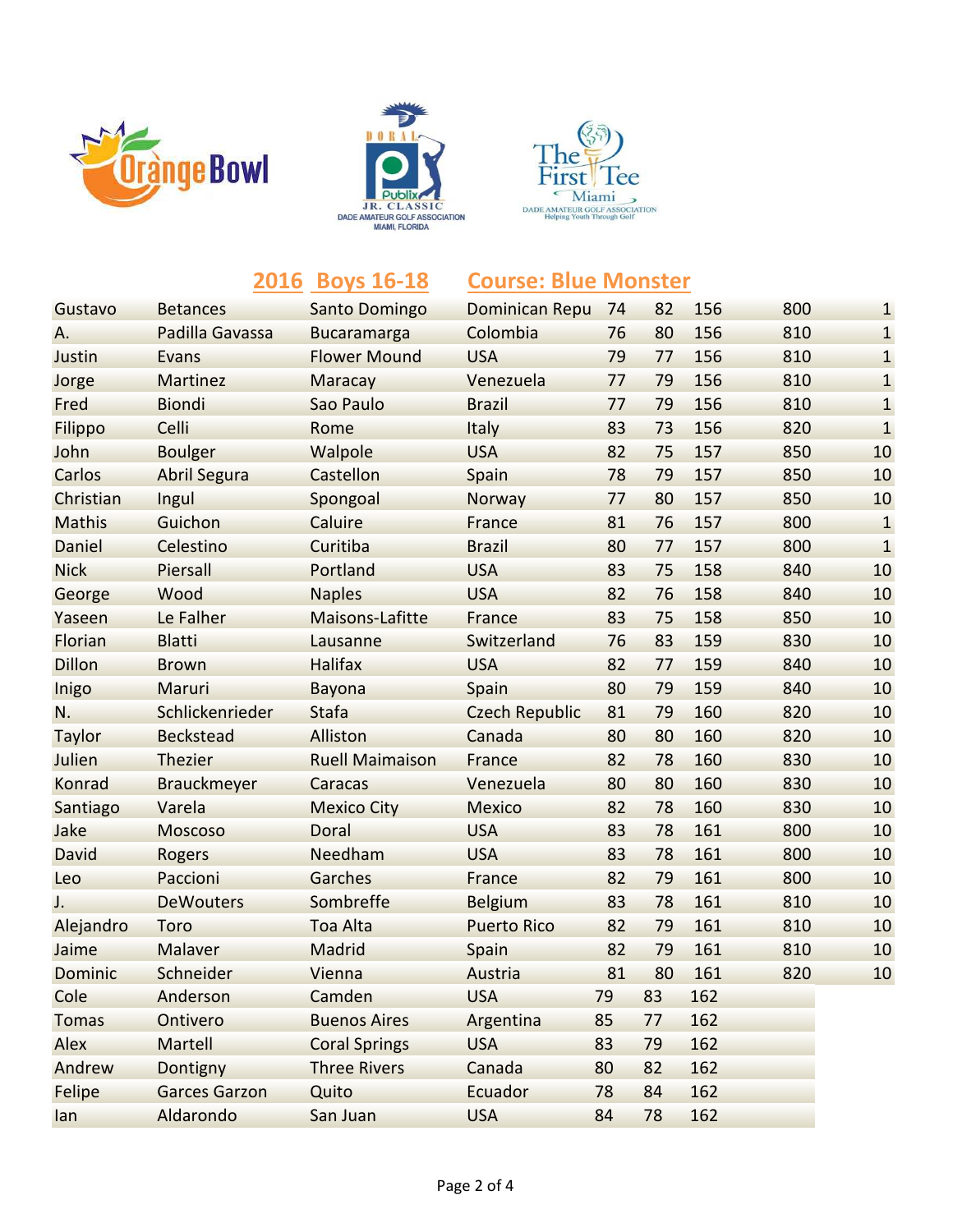





|              |                          | 2016 Boys 16-18             | <b>Course: Blue Monster</b> |    |    |     |
|--------------|--------------------------|-----------------------------|-----------------------------|----|----|-----|
| Logan        | <b>Bryant</b>            | <b>Cutler Bay</b>           | <b>USA</b>                  | 84 | 79 | 163 |
| Jianming     | Fu                       | Zhengzhou                   | China                       | 82 | 81 | 163 |
| G.           | <b>Casares Guzman</b>    | Puebla                      | <b>Mexico</b>               | 82 | 81 | 163 |
| Esteban      | <b>Missura</b>           | Quito                       | Ecuador                     | 85 | 78 | 163 |
| Ferdinand    | Le Tendre                | St. Clement De Rivie France |                             | 81 | 82 | 163 |
| Jordan       | Laklak                   | Miami                       | <b>USA</b>                  | 81 | 82 | 163 |
| Jonathon     | Cachon                   | Weston                      | <b>USA</b>                  | 82 | 82 | 164 |
| Fredrik      | Ingul                    | Spongoal                    | Norway                      | 82 | 82 | 164 |
| Valentin     | Soullier                 | Meudon                      | France                      | 84 | 80 | 164 |
| Quim         | <b>Vidal Mora</b>        | <b>Barcelona</b>            | Spain                       | 84 | 81 | 165 |
| <b>Miles</b> | Castoro                  | Ft.Lauderdale               | <b>USA</b>                  | 87 | 78 | 165 |
| <b>Marc</b>  | <b>Besso</b>             | Paris                       | France                      | 85 | 80 | 165 |
| Α.           | <b>Jimenez Minguez</b>   | Madrid                      | Spain                       | 82 | 83 | 165 |
| Liam         | <b>Bryden</b>            | Maraval                     | <b>Trinidad</b>             | 85 | 80 | 165 |
| Joel         | Garcia Lee               | Miami                       | <b>USA</b>                  | 85 | 81 | 166 |
| Andreas      | Aivazoglou               | <b>Glen Mills</b>           | <b>USA</b>                  | 87 | 79 | 166 |
| Lynes        | <b>Behling</b>           | <b>Berlin</b>               | Germany                     | 83 | 83 | 166 |
| Francisco    | Noguerol                 | Rosario                     | Argentina                   | 86 | 81 | 167 |
| Carlos       | Garre                    | <b>Myrtle Beach</b>         | <b>USA</b>                  | 88 | 79 | 167 |
| <b>Beau</b>  | Coenraad                 | Riethoven                   | <b>Netherlands</b>          | 83 | 84 | 167 |
| Yoo Soo      | Kim                      | Santiago                    | Dominican Repu 86           |    | 81 | 167 |
| Erik         | Stromfelt                | Stockholm                   | Sweden                      | 84 | 83 | 167 |
| Jack         | O'Donovan                | Pittsford                   | <b>USA</b>                  | 86 | 81 | 167 |
| Robert       | De Paz                   | Miami                       | <b>USA</b>                  | 85 | 83 | 168 |
| Florian      | Biedermann               | Wien                        | Austria                     | 82 | 86 | 168 |
| Rodrigo      | Duran                    | Solana Beach                | <b>USA</b>                  | 88 | 80 | 168 |
| D.           | <b>Barrios Milioukov</b> | Madrid                      | Spain                       | 83 | 85 | 168 |
| James        | Imai                     | <b>Brookline</b>            | <b>USA</b>                  | 88 | 81 | 169 |
| Vijay G. T.  | Luidens                  | Oranjestad                  | Aruba                       | 88 | 81 | 169 |
| Ryan         | Peters                   | Maraval                     | <b>Trinidad</b>             | 83 | 86 | 169 |
| James        | Nieporte                 | <b>Boca Raton</b>           | <b>USA</b>                  | 89 | 81 | 170 |
| Sebastian    | Salazar                  | Quito                       | Ecuador                     | 86 | 84 | 170 |
| Christopher  | Chan                     | <b>New York</b>             | <b>USA</b>                  | 88 | 83 | 171 |
| Colin        | Sutyla                   | Coventry                    | <b>USA</b>                  | 85 | 86 | 171 |
| Alejandro    | Goebel                   | Atizapan De Zaragoz Mexico  |                             | 85 | 87 | 172 |